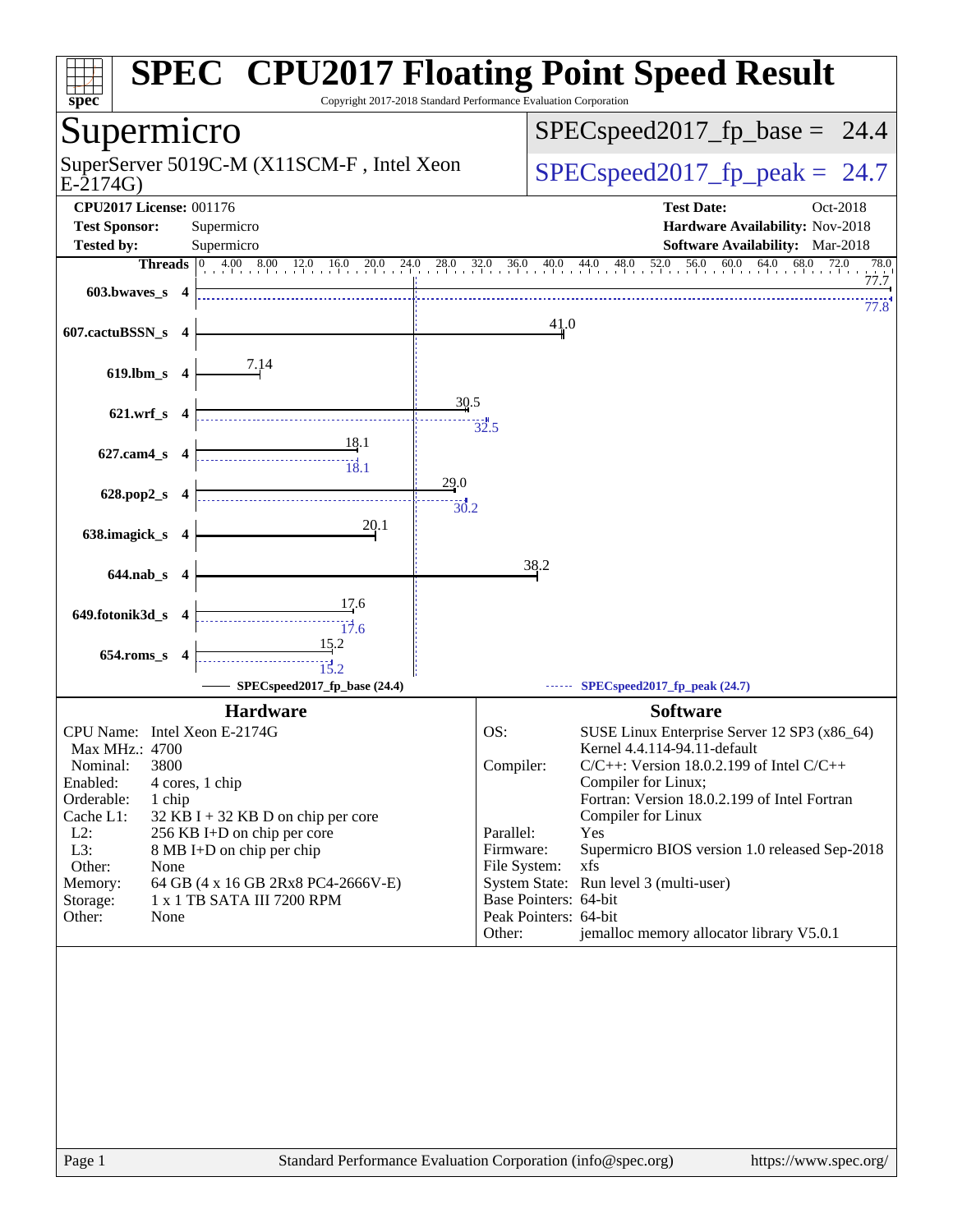

Copyright 2017-2018 Standard Performance Evaluation Corporation

### Supermicro

SuperServer 5019C-M (X11SCM-F, Intel Xeon<br>E-2174G)

 $SPECspeed2017<sub>fp</sub> base = 24.4$ 

 $SPECspeed2017_fp\_peak = 24.7$ 

**[CPU2017 License:](http://www.spec.org/auto/cpu2017/Docs/result-fields.html#CPU2017License)** 001176 **[Test Date:](http://www.spec.org/auto/cpu2017/Docs/result-fields.html#TestDate)** Oct-2018 **[Test Sponsor:](http://www.spec.org/auto/cpu2017/Docs/result-fields.html#TestSponsor)** Supermicro **[Hardware Availability:](http://www.spec.org/auto/cpu2017/Docs/result-fields.html#HardwareAvailability)** Nov-2018 **[Tested by:](http://www.spec.org/auto/cpu2017/Docs/result-fields.html#Testedby)** Supermicro **[Software Availability:](http://www.spec.org/auto/cpu2017/Docs/result-fields.html#SoftwareAvailability)** Mar-2018

#### **[Results Table](http://www.spec.org/auto/cpu2017/Docs/result-fields.html#ResultsTable)**

|                            | <b>Base</b> |                |              |                |       |                |       |                | <b>Peak</b>    |              |                |              |                |              |  |
|----------------------------|-------------|----------------|--------------|----------------|-------|----------------|-------|----------------|----------------|--------------|----------------|--------------|----------------|--------------|--|
| <b>Benchmark</b>           | Threads     | <b>Seconds</b> | <b>Ratio</b> | <b>Seconds</b> | Ratio | <b>Seconds</b> | Ratio | <b>Threads</b> | <b>Seconds</b> | <b>Ratio</b> | <b>Seconds</b> | <b>Ratio</b> | <b>Seconds</b> | <b>Ratio</b> |  |
| $603.bwaves$ s             | 4           | 759            | 77.7         | <u>759</u>     | 77.7  | 758            | 77.8  | 4              | 758            | 77.8         | 758            | 77.8         | 758            | 77.8         |  |
| 607.cactuBSSN s            | 4           | 405            | 41.1         | 406            | 41.0  | 408            | 40.9  | 4              | 405            | 41.1         | 406            | 41.0         | 408            | 40.9         |  |
| $619.1$ bm s               | 4           | 734            | 7.14         | 734            | 7.14  | 733            | 7.15  | 4              | 734            | 7.14         | 734            | 7.14         | 733            | 7.15         |  |
| $621$ wrf s                | 4           | 439            | 30.1         | 433            | 30.5  | 434            | 30.5  | $\overline{4}$ | 404            | 32.7         | 406            | 32.5         | 408            | 32.4         |  |
| $627$ .cam4 s              | 4           | 492            | 18.0         | 491            | 18.1  | 490            | 18.1  | $\overline{4}$ | 489            | 18.1         | 490            | 18.1         | 489            | 18.1         |  |
| $628.pop2_s$               | 4           | 412            | 28.8         | 410            | 29.0  | 409            | 29.1  | 4              | 393            | 30.2         | 392            | 30.3         | 394            | 30.2         |  |
| 638.imagick_s              | 4           | 717            | 20.1         | 719            | 20.1  | 718            | 20.1  | 4              | 717            | 20.1         | 719            | 20.1         | 718            | 20.1         |  |
| $644$ .nab s               | 4           | 458            | 38.1         | 458            | 38.2  | 457            | 38.2  | 4              | 458            | 38.1         | 458            | 38.2         | 457            | 38.2         |  |
| 649.fotonik3d s            | 4           | 519            | 17.6         | 518            | 17.6  | 518            | 17.6  | 4              | 519            | 17.6         | 519            | 17.6         | 519            | 17.6         |  |
| $654$ .roms s              | 4           | 1035           | 15.2         | 1034           | 15.2  | 1036           | 15.2  | 4              | 1035           | 15.2         | 1032           | 15.3         | 1037           | 15.2         |  |
| $SPEC speed2017$ fp base = | 24.4        |                |              |                |       |                |       |                |                |              |                |              |                |              |  |

**[SPECspeed2017\\_fp\\_peak =](http://www.spec.org/auto/cpu2017/Docs/result-fields.html#SPECspeed2017fppeak) 24.7**

Results appear in the [order in which they were run.](http://www.spec.org/auto/cpu2017/Docs/result-fields.html#RunOrder) Bold underlined text [indicates a median measurement](http://www.spec.org/auto/cpu2017/Docs/result-fields.html#Median).

#### **[Operating System Notes](http://www.spec.org/auto/cpu2017/Docs/result-fields.html#OperatingSystemNotes)**

Stack size set to unlimited using "ulimit -s unlimited"

#### **[General Notes](http://www.spec.org/auto/cpu2017/Docs/result-fields.html#GeneralNotes)**

Environment variables set by runcpu before the start of the run: KMP\_AFFINITY = "granularity=fine,compact" LD\_LIBRARY\_PATH = "/home/cpu2017/lib/ia32:/home/cpu2017/lib/intel64:/home/cpu2017/je5.0.1-32:/home/cpu2017/je5.0.1-64" OMP\_STACKSIZE = "192M"

 Binaries compiled on a system with 1x Intel Core i7-6700K CPU + 32GB RAM memory using Redhat Enterprise Linux 7.5 Transparent Huge Pages enabled by default Prior to runcpu invocation Filesystem page cache synced and cleared with: sync; echo 3> /proc/sys/vm/drop\_caches

 Yes: The test sponsor attests, as of date of publication, that CVE-2017-5754 (Meltdown) is mitigated in the system as tested and documented. Yes: The test sponsor attests, as of date of publication, that CVE-2017-5753 (Spectre variant 1) is mitigated in the system as tested and documented. Yes: The test sponsor attests, as of date of publication, that CVE-2017-5715 (Spectre variant 2) is mitigated in the system as tested and documented. jemalloc, a general purpose malloc implementation built with the RedHat Enterprise 7.5, and the system compiler gcc 4.8.5 sources available from jemalloc.net or <https://github.com/jemalloc/jemalloc/releases>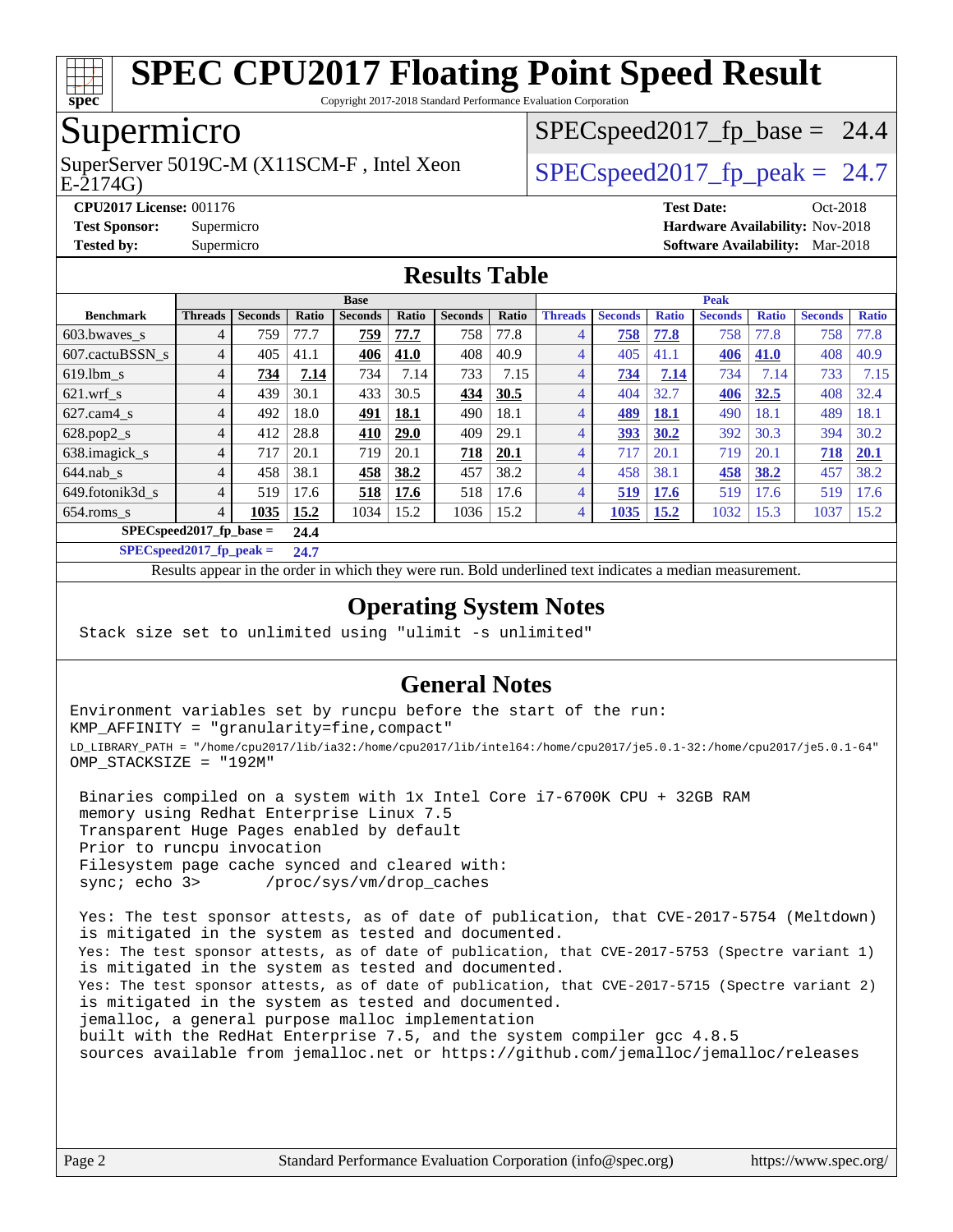

Copyright 2017-2018 Standard Performance Evaluation Corporation

#### Supermicro

E-2174G) SuperServer 5019C-M (X11SCM-F, Intel Xeon  $\big|$  [SPECspeed2017\\_fp\\_peak =](http://www.spec.org/auto/cpu2017/Docs/result-fields.html#SPECspeed2017fppeak) 24.7

 $SPECspeed2017<sub>fp</sub> base = 24.4$ 

**[Tested by:](http://www.spec.org/auto/cpu2017/Docs/result-fields.html#Testedby)** Supermicro **[Software Availability:](http://www.spec.org/auto/cpu2017/Docs/result-fields.html#SoftwareAvailability)** Mar-2018

**[CPU2017 License:](http://www.spec.org/auto/cpu2017/Docs/result-fields.html#CPU2017License)** 001176 **[Test Date:](http://www.spec.org/auto/cpu2017/Docs/result-fields.html#TestDate)** Oct-2018 **[Test Sponsor:](http://www.spec.org/auto/cpu2017/Docs/result-fields.html#TestSponsor)** Supermicro **[Hardware Availability:](http://www.spec.org/auto/cpu2017/Docs/result-fields.html#HardwareAvailability)** Nov-2018

#### **[Platform Notes](http://www.spec.org/auto/cpu2017/Docs/result-fields.html#PlatformNotes)**

Page 3 Standard Performance Evaluation Corporation [\(info@spec.org\)](mailto:info@spec.org) <https://www.spec.org/> BIOS Settings: Hyper-Threading = Disable Sysinfo program /home/cpu2017/bin/sysinfo Rev: r5974 of 2018-05-19 9bcde8f2999c33d61f64985e45859ea9 running on linux-nj8e Mon Oct 22 22:44:26 2018 SUT (System Under Test) info as seen by some common utilities. For more information on this section, see <https://www.spec.org/cpu2017/Docs/config.html#sysinfo> From /proc/cpuinfo model name : Intel(R) Xeon(R) E-2174G CPU @ 3.80GHz 1 "physical id"s (chips) 4 "processors" cores, siblings (Caution: counting these is hw and system dependent. The following excerpts from /proc/cpuinfo might not be reliable. Use with caution.) cpu cores : 4 siblings : 4 physical 0: cores 0 1 2 3 From lscpu: Architecture: x86\_64 CPU op-mode(s): 32-bit, 64-bit Byte Order: Little Endian  $CPU(s):$  4 On-line CPU(s) list: 0-3 Thread(s) per core: 1 Core(s) per socket: 4 Socket(s): 1 NUMA node(s): 1 Vendor ID: GenuineIntel CPU family: 6 Model: 158 Model name:  $Intel(R)$  Xeon(R) E-2174G CPU @ 3.80GHz Stepping: 10 CPU MHz: 4467.404 CPU max MHz: 4700.0000 CPU min MHz: 800.0000 BogoMIPS: 7583.51 Virtualization: VT-x L1d cache: 32K L1i cache: 32K L2 cache: 256K L3 cache: 8192K NUMA node0 CPU(s): 0-3 Flags: fpu vme de pse tsc msr pae mce cx8 apic sep mtrr pge mca cmov pat pse36 clflush dts acpi mmx fxsr sse sse2 ss ht tm pbe syscall nx pdpe1gb rdtscp **(Continued on next page)**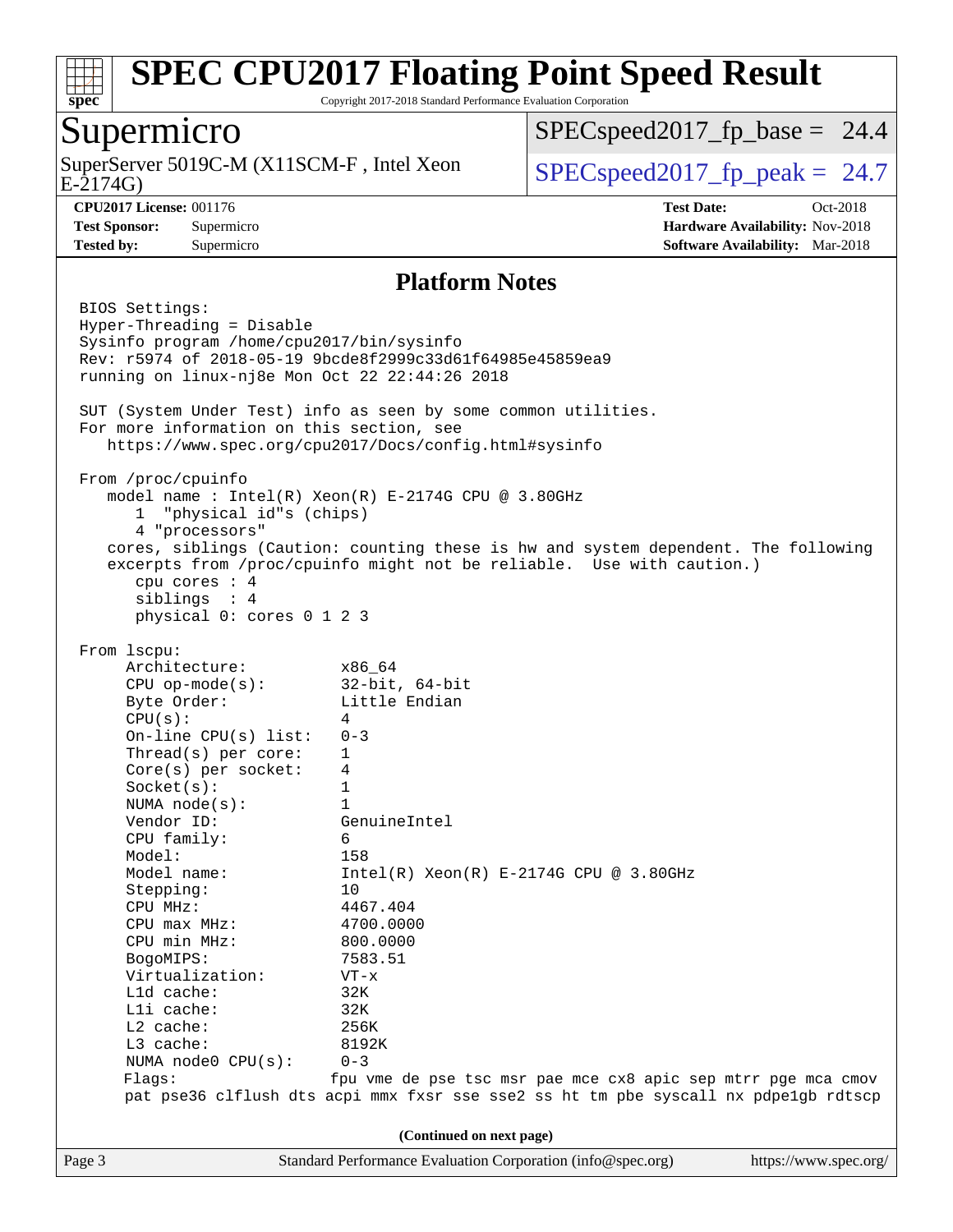

Copyright 2017-2018 Standard Performance Evaluation Corporation

#### Supermicro

E-2174G) SuperServer 5019C-M (X11SCM-F, Intel Xeon  $SPEC speed2017$  fp\_peak = 24.7

 $SPECspeed2017<sub>fp</sub> base = 24.4$ 

**[CPU2017 License:](http://www.spec.org/auto/cpu2017/Docs/result-fields.html#CPU2017License)** 001176 **[Test Date:](http://www.spec.org/auto/cpu2017/Docs/result-fields.html#TestDate)** Oct-2018 **[Test Sponsor:](http://www.spec.org/auto/cpu2017/Docs/result-fields.html#TestSponsor)** Supermicro **[Hardware Availability:](http://www.spec.org/auto/cpu2017/Docs/result-fields.html#HardwareAvailability)** Nov-2018 **[Tested by:](http://www.spec.org/auto/cpu2017/Docs/result-fields.html#Testedby)** Supermicro **[Software Availability:](http://www.spec.org/auto/cpu2017/Docs/result-fields.html#SoftwareAvailability)** Mar-2018

#### **[Platform Notes \(Continued\)](http://www.spec.org/auto/cpu2017/Docs/result-fields.html#PlatformNotes)**

 lm constant\_tsc art arch\_perfmon pebs bts rep\_good nopl xtopology nonstop\_tsc aperfmperf eagerfpu pni pclmulqdq dtes64 monitor ds\_cpl vmx smx est tm2 ssse3 sdbg fma cx16 xtpr pdcm pcid sse4\_1 sse4\_2 x2apic movbe popcnt tsc\_deadline\_timer aes xsave avx f16c rdrand lahf\_lm abm 3dnowprefetch ida arat epb invpcid\_single pln pts dtherm hwp hwp\_notify hwp\_act\_window hwp\_epp intel\_pt rsb\_ctxsw spec\_ctrl retpoline kaiser tpr\_shadow vnmi flexpriority ept vpid fsgsbase tsc\_adjust bmi1 hle avx2 smep bmi2 erms invpcid rtm mpx rdseed adx smap clflushopt xsaveopt xsavec xgetbv1 /proc/cpuinfo cache data cache size : 8192 KB From numactl --hardware WARNING: a numactl 'node' might or might not correspond to a physical chip. available: 1 nodes (0) node 0 cpus: 0 1 2 3 node 0 size: 64151 MB node 0 free: 56997 MB node distances: node 0 0: 10 From /proc/meminfo MemTotal: 65690648 kB HugePages Total: 0 Hugepagesize: 2048 kB /usr/bin/lsb\_release -d SUSE Linux Enterprise Server 12 SP3 From /etc/\*release\* /etc/\*version\* SuSE-release: SUSE Linux Enterprise Server 12 (x86\_64) VERSION = 12 PATCHLEVEL = 3 # This file is deprecated and will be removed in a future service pack or release. # Please check /etc/os-release for details about this release. os-release: NAME="SLES" VERSION="12-SP3" VERSION\_ID="12.3" PRETTY\_NAME="SUSE Linux Enterprise Server 12 SP3" ID="sles" ANSI\_COLOR="0;32" CPE\_NAME="cpe:/o:suse:sles:12:sp3" uname -a: Linux linux-nj8e 4.4.114-94.11-default #1 SMP Thu Feb 1 19:28:26 UTC 2018 (4309ff9) **(Continued on next page)**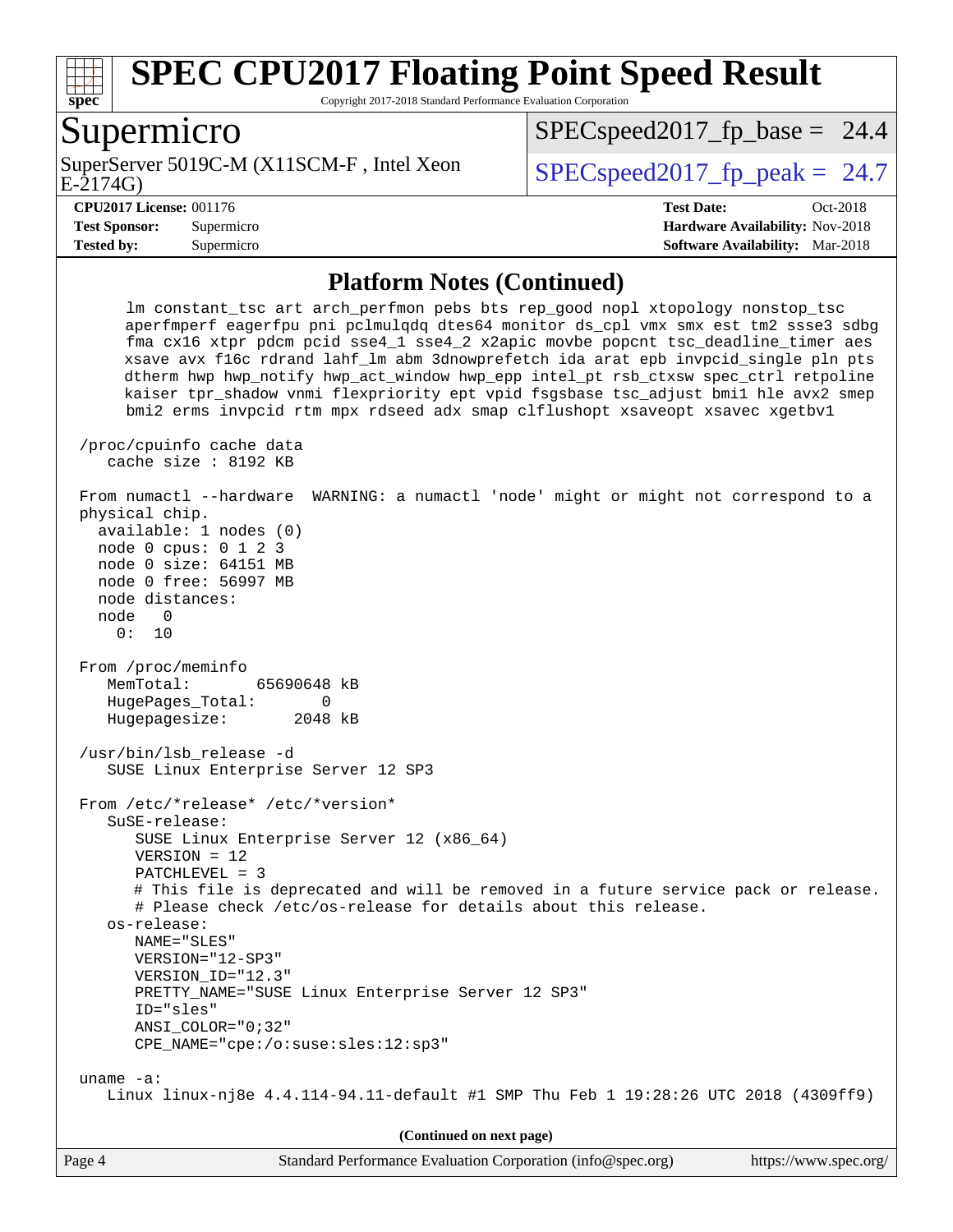

Copyright 2017-2018 Standard Performance Evaluation Corporation

#### Supermicro

SuperServer 5019C-M (X11SCM-F, Intel Xeon  $SPECspeed2017_fp\_peak = 24.7$ 

 $SPECspeed2017<sub>fp</sub> base = 24.4$ 

E-2174G)

**[CPU2017 License:](http://www.spec.org/auto/cpu2017/Docs/result-fields.html#CPU2017License)** 001176 **[Test Date:](http://www.spec.org/auto/cpu2017/Docs/result-fields.html#TestDate)** Oct-2018 **[Test Sponsor:](http://www.spec.org/auto/cpu2017/Docs/result-fields.html#TestSponsor)** Supermicro **[Hardware Availability:](http://www.spec.org/auto/cpu2017/Docs/result-fields.html#HardwareAvailability)** Nov-2018 **[Tested by:](http://www.spec.org/auto/cpu2017/Docs/result-fields.html#Testedby)** Supermicro **[Software Availability:](http://www.spec.org/auto/cpu2017/Docs/result-fields.html#SoftwareAvailability)** Mar-2018

#### **[Platform Notes \(Continued\)](http://www.spec.org/auto/cpu2017/Docs/result-fields.html#PlatformNotes)**

x86\_64 x86\_64 x86\_64 GNU/Linux

Kernel self-reported vulnerability status:

 CVE-2017-5754 (Meltdown): Mitigation: PTI CVE-2017-5753 (Spectre variant 1): Mitigation: Barriers CVE-2017-5715 (Spectre variant 2): Mitigation: IBRS+IBPB

run-level 3 Oct 22 17:53

 SPEC is set to: /home/cpu2017 Filesystem Type Size Used Avail Use% Mounted on /dev/sda4 xfs 890G 30G 860G 4% /home

 Additional information from dmidecode follows. WARNING: Use caution when you interpret this section. The 'dmidecode' program reads system data which is "intended to allow hardware to be accurately determined", but the intent may not be met, as there are frequent changes to hardware, firmware, and the "DMTF SMBIOS" standard. BIOS American Megatrends Inc. 1.0 09/19/2018

Memory:

4x Micron 18ADF2G72AZ-2G6H1R 16 GB 2 rank 2667

(End of data from sysinfo program)

#### **[Compiler Version Notes](http://www.spec.org/auto/cpu2017/Docs/result-fields.html#CompilerVersionNotes)**

| 619.1bm_s(base) 638.imagick_s(base, peak) 644.nab_s(base, peak)<br>CC                                                      |  |  |  |  |  |
|----------------------------------------------------------------------------------------------------------------------------|--|--|--|--|--|
| icc (ICC) 18.0.2 20180210<br>Copyright (C) 1985-2018 Intel Corporation. All rights reserved.                               |  |  |  |  |  |
| $CC$ 619.1bm $s$ (peak)                                                                                                    |  |  |  |  |  |
| icc (ICC) 18.0.2 20180210<br>Copyright (C) 1985-2018 Intel Corporation. All rights reserved.                               |  |  |  |  |  |
| FC 607.cactuBSSN s(base, peak)                                                                                             |  |  |  |  |  |
| icpc (ICC) 18.0.2 20180210<br>Copyright (C) 1985-2018 Intel Corporation. All rights reserved.<br>icc (ICC) 18.0.2 20180210 |  |  |  |  |  |
| (Continued on next page)                                                                                                   |  |  |  |  |  |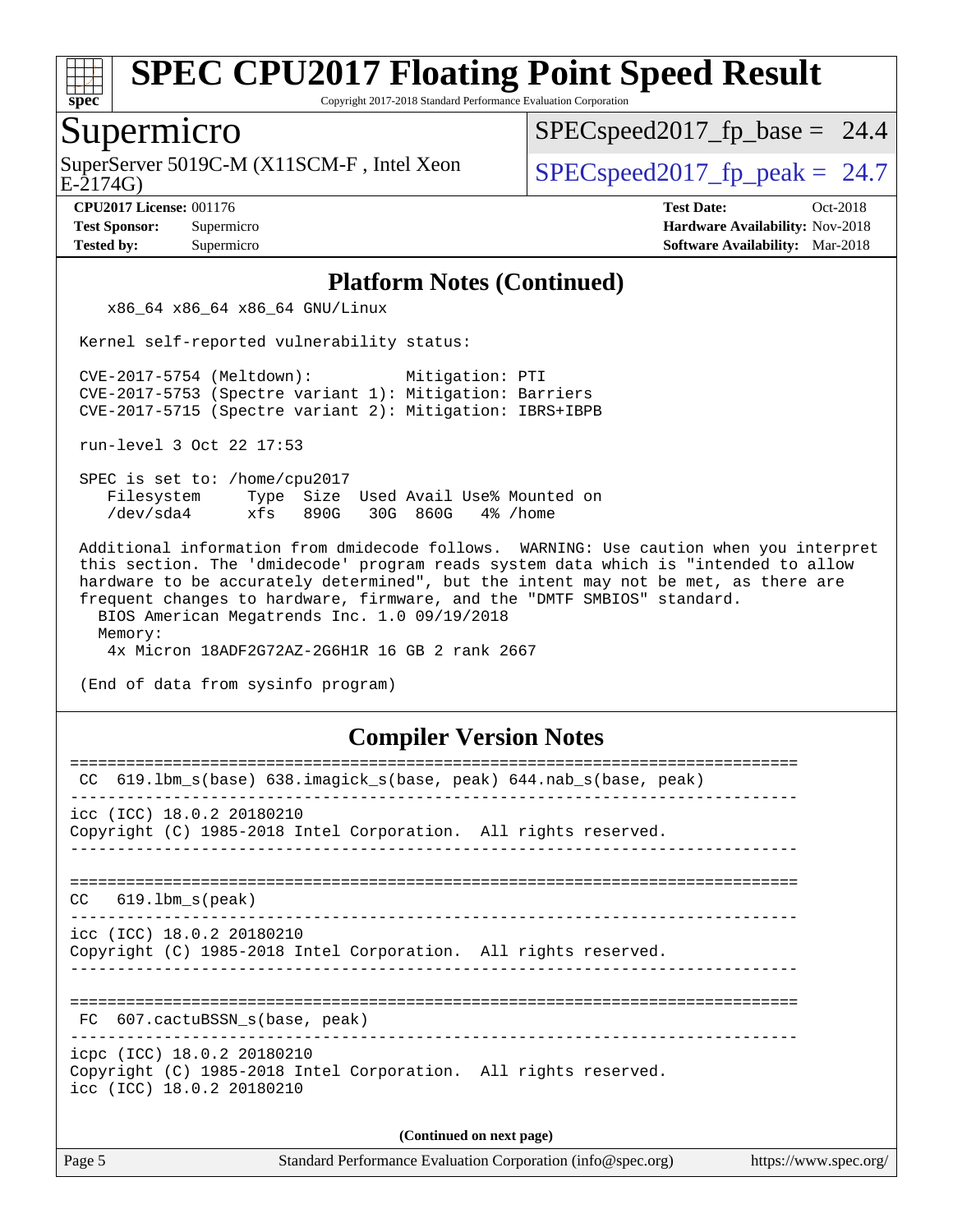

Copyright 2017-2018 Standard Performance Evaluation Corporation

### Supermicro

E-2174G) SuperServer 5019C-M (X11SCM-F, Intel Xeon  $SPEC speed2017_fp\_peak = 24.7$ 

 $SPEC speed2017_fp\_base = 24.4$ 

**[CPU2017 License:](http://www.spec.org/auto/cpu2017/Docs/result-fields.html#CPU2017License)** 001176 **[Test Date:](http://www.spec.org/auto/cpu2017/Docs/result-fields.html#TestDate)** Oct-2018 **[Test Sponsor:](http://www.spec.org/auto/cpu2017/Docs/result-fields.html#TestSponsor)** Supermicro **[Hardware Availability:](http://www.spec.org/auto/cpu2017/Docs/result-fields.html#HardwareAvailability)** Nov-2018 **[Tested by:](http://www.spec.org/auto/cpu2017/Docs/result-fields.html#Testedby)** Supermicro **[Software Availability:](http://www.spec.org/auto/cpu2017/Docs/result-fields.html#SoftwareAvailability)** Mar-2018

#### **[Compiler Version Notes \(Continued\)](http://www.spec.org/auto/cpu2017/Docs/result-fields.html#CompilerVersionNotes)**

| Copyright (C) 1985-2018 Intel Corporation. All rights reserved.<br>ifort (IFORT) 18.0.2 20180210                              |  |
|-------------------------------------------------------------------------------------------------------------------------------|--|
| Copyright (C) 1985-2018 Intel Corporation. All rights reserved.                                                               |  |
|                                                                                                                               |  |
| FC 603.bwaves_s(base) 649.fotonik3d_s(base) 654.roms_s(base, peak)                                                            |  |
|                                                                                                                               |  |
| ifort (IFORT) 18.0.2 20180210<br>Copyright (C) 1985-2018 Intel Corporation. All rights reserved.                              |  |
|                                                                                                                               |  |
| 603.bwaves_s(peak) 649.fotonik3d_s(peak)<br>FC                                                                                |  |
| ifort (IFORT) 18.0.2 20180210                                                                                                 |  |
| Copyright (C) 1985-2018 Intel Corporation. All rights reserved.<br>------------------------------------                       |  |
|                                                                                                                               |  |
| CC 621.wrf_s(base) 627.cam4_s(base, peak) 628.pop2_s(base)                                                                    |  |
| ifort (IFORT) 18.0.2 20180210                                                                                                 |  |
| Copyright (C) 1985-2018 Intel Corporation. All rights reserved.<br>icc (ICC) 18.0.2 20180210                                  |  |
| Copyright (C) 1985-2018 Intel Corporation. All rights reserved.                                                               |  |
|                                                                                                                               |  |
| $621.wrf_s(peak)$ $628.pop2_s(peak)$<br>CC                                                                                    |  |
|                                                                                                                               |  |
| ifort (IFORT) 18.0.2 20180210<br>Copyright (C) 1985-2018 Intel Corporation. All rights reserved.<br>icc (ICC) 18.0.2 20180210 |  |
| Copyright (C) 1985-2018 Intel Corporation. All rights reserved.                                                               |  |
|                                                                                                                               |  |

## **[Base Compiler Invocation](http://www.spec.org/auto/cpu2017/Docs/result-fields.html#BaseCompilerInvocation)**

[C benchmarks](http://www.spec.org/auto/cpu2017/Docs/result-fields.html#Cbenchmarks): [icc -m64 -std=c11](http://www.spec.org/cpu2017/results/res2018q4/cpu2017-20181112-09594.flags.html#user_CCbase_intel_icc_64bit_c11_33ee0cdaae7deeeab2a9725423ba97205ce30f63b9926c2519791662299b76a0318f32ddfffdc46587804de3178b4f9328c46fa7c2b0cd779d7a61945c91cd35)

[Fortran benchmarks](http://www.spec.org/auto/cpu2017/Docs/result-fields.html#Fortranbenchmarks): [ifort -m64](http://www.spec.org/cpu2017/results/res2018q4/cpu2017-20181112-09594.flags.html#user_FCbase_intel_ifort_64bit_24f2bb282fbaeffd6157abe4f878425411749daecae9a33200eee2bee2fe76f3b89351d69a8130dd5949958ce389cf37ff59a95e7a40d588e8d3a57e0c3fd751)

**(Continued on next page)**

Page 6 Standard Performance Evaluation Corporation [\(info@spec.org\)](mailto:info@spec.org) <https://www.spec.org/>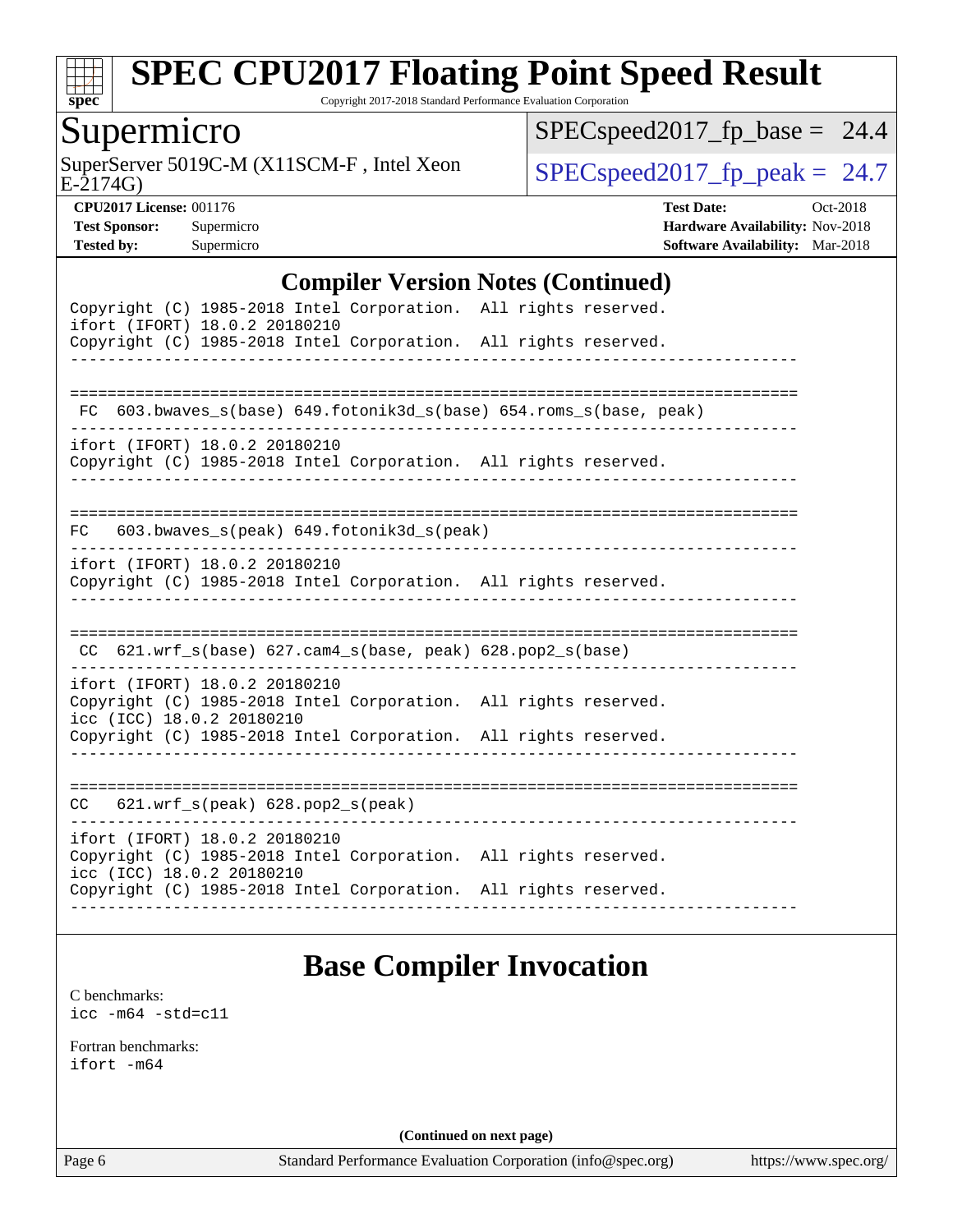

Copyright 2017-2018 Standard Performance Evaluation Corporation

#### Supermicro

E-2174G) SuperServer 5019C-M (X11SCM-F, Intel Xeon  $SPEC speed2017_fp\_peak = 24.7$ 

 $SPECspeed2017<sub>fp</sub> base = 24.4$ 

**[CPU2017 License:](http://www.spec.org/auto/cpu2017/Docs/result-fields.html#CPU2017License)** 001176 **[Test Date:](http://www.spec.org/auto/cpu2017/Docs/result-fields.html#TestDate)** Oct-2018 **[Test Sponsor:](http://www.spec.org/auto/cpu2017/Docs/result-fields.html#TestSponsor)** Supermicro **[Hardware Availability:](http://www.spec.org/auto/cpu2017/Docs/result-fields.html#HardwareAvailability)** Nov-2018 **[Tested by:](http://www.spec.org/auto/cpu2017/Docs/result-fields.html#Testedby)** Supermicro **[Software Availability:](http://www.spec.org/auto/cpu2017/Docs/result-fields.html#SoftwareAvailability)** Mar-2018

## **[Base Compiler Invocation \(Continued\)](http://www.spec.org/auto/cpu2017/Docs/result-fields.html#BaseCompilerInvocation)**

[Benchmarks using both Fortran and C](http://www.spec.org/auto/cpu2017/Docs/result-fields.html#BenchmarksusingbothFortranandC): [ifort -m64](http://www.spec.org/cpu2017/results/res2018q4/cpu2017-20181112-09594.flags.html#user_CC_FCbase_intel_ifort_64bit_24f2bb282fbaeffd6157abe4f878425411749daecae9a33200eee2bee2fe76f3b89351d69a8130dd5949958ce389cf37ff59a95e7a40d588e8d3a57e0c3fd751) [icc -m64 -std=c11](http://www.spec.org/cpu2017/results/res2018q4/cpu2017-20181112-09594.flags.html#user_CC_FCbase_intel_icc_64bit_c11_33ee0cdaae7deeeab2a9725423ba97205ce30f63b9926c2519791662299b76a0318f32ddfffdc46587804de3178b4f9328c46fa7c2b0cd779d7a61945c91cd35)

[Benchmarks using Fortran, C, and C++:](http://www.spec.org/auto/cpu2017/Docs/result-fields.html#BenchmarksusingFortranCandCXX) [icpc -m64](http://www.spec.org/cpu2017/results/res2018q4/cpu2017-20181112-09594.flags.html#user_CC_CXX_FCbase_intel_icpc_64bit_4ecb2543ae3f1412ef961e0650ca070fec7b7afdcd6ed48761b84423119d1bf6bdf5cad15b44d48e7256388bc77273b966e5eb805aefd121eb22e9299b2ec9d9) [icc -m64 -std=c11](http://www.spec.org/cpu2017/results/res2018q4/cpu2017-20181112-09594.flags.html#user_CC_CXX_FCbase_intel_icc_64bit_c11_33ee0cdaae7deeeab2a9725423ba97205ce30f63b9926c2519791662299b76a0318f32ddfffdc46587804de3178b4f9328c46fa7c2b0cd779d7a61945c91cd35) [ifort -m64](http://www.spec.org/cpu2017/results/res2018q4/cpu2017-20181112-09594.flags.html#user_CC_CXX_FCbase_intel_ifort_64bit_24f2bb282fbaeffd6157abe4f878425411749daecae9a33200eee2bee2fe76f3b89351d69a8130dd5949958ce389cf37ff59a95e7a40d588e8d3a57e0c3fd751)

#### **[Base Portability Flags](http://www.spec.org/auto/cpu2017/Docs/result-fields.html#BasePortabilityFlags)**

 603.bwaves\_s: [-DSPEC\\_LP64](http://www.spec.org/cpu2017/results/res2018q4/cpu2017-20181112-09594.flags.html#suite_basePORTABILITY603_bwaves_s_DSPEC_LP64) 607.cactuBSSN\_s: [-DSPEC\\_LP64](http://www.spec.org/cpu2017/results/res2018q4/cpu2017-20181112-09594.flags.html#suite_basePORTABILITY607_cactuBSSN_s_DSPEC_LP64) 619.lbm\_s: [-DSPEC\\_LP64](http://www.spec.org/cpu2017/results/res2018q4/cpu2017-20181112-09594.flags.html#suite_basePORTABILITY619_lbm_s_DSPEC_LP64) 621.wrf\_s: [-DSPEC\\_LP64](http://www.spec.org/cpu2017/results/res2018q4/cpu2017-20181112-09594.flags.html#suite_basePORTABILITY621_wrf_s_DSPEC_LP64) [-DSPEC\\_CASE\\_FLAG](http://www.spec.org/cpu2017/results/res2018q4/cpu2017-20181112-09594.flags.html#b621.wrf_s_baseCPORTABILITY_DSPEC_CASE_FLAG) [-convert big\\_endian](http://www.spec.org/cpu2017/results/res2018q4/cpu2017-20181112-09594.flags.html#user_baseFPORTABILITY621_wrf_s_convert_big_endian_c3194028bc08c63ac5d04de18c48ce6d347e4e562e8892b8bdbdc0214820426deb8554edfa529a3fb25a586e65a3d812c835984020483e7e73212c4d31a38223) 627.cam4\_s: [-DSPEC\\_LP64](http://www.spec.org/cpu2017/results/res2018q4/cpu2017-20181112-09594.flags.html#suite_basePORTABILITY627_cam4_s_DSPEC_LP64) [-DSPEC\\_CASE\\_FLAG](http://www.spec.org/cpu2017/results/res2018q4/cpu2017-20181112-09594.flags.html#b627.cam4_s_baseCPORTABILITY_DSPEC_CASE_FLAG) 628.pop2\_s: [-DSPEC\\_LP64](http://www.spec.org/cpu2017/results/res2018q4/cpu2017-20181112-09594.flags.html#suite_basePORTABILITY628_pop2_s_DSPEC_LP64) [-DSPEC\\_CASE\\_FLAG](http://www.spec.org/cpu2017/results/res2018q4/cpu2017-20181112-09594.flags.html#b628.pop2_s_baseCPORTABILITY_DSPEC_CASE_FLAG) [-convert big\\_endian](http://www.spec.org/cpu2017/results/res2018q4/cpu2017-20181112-09594.flags.html#user_baseFPORTABILITY628_pop2_s_convert_big_endian_c3194028bc08c63ac5d04de18c48ce6d347e4e562e8892b8bdbdc0214820426deb8554edfa529a3fb25a586e65a3d812c835984020483e7e73212c4d31a38223) [-assume byterecl](http://www.spec.org/cpu2017/results/res2018q4/cpu2017-20181112-09594.flags.html#user_baseFPORTABILITY628_pop2_s_assume_byterecl_7e47d18b9513cf18525430bbf0f2177aa9bf368bc7a059c09b2c06a34b53bd3447c950d3f8d6c70e3faf3a05c8557d66a5798b567902e8849adc142926523472) 638.imagick\_s: [-DSPEC\\_LP64](http://www.spec.org/cpu2017/results/res2018q4/cpu2017-20181112-09594.flags.html#suite_basePORTABILITY638_imagick_s_DSPEC_LP64) 644.nab\_s: [-DSPEC\\_LP64](http://www.spec.org/cpu2017/results/res2018q4/cpu2017-20181112-09594.flags.html#suite_basePORTABILITY644_nab_s_DSPEC_LP64) 649.fotonik3d\_s: [-DSPEC\\_LP64](http://www.spec.org/cpu2017/results/res2018q4/cpu2017-20181112-09594.flags.html#suite_basePORTABILITY649_fotonik3d_s_DSPEC_LP64) 654.roms\_s: [-DSPEC\\_LP64](http://www.spec.org/cpu2017/results/res2018q4/cpu2017-20181112-09594.flags.html#suite_basePORTABILITY654_roms_s_DSPEC_LP64)

## **[Base Optimization Flags](http://www.spec.org/auto/cpu2017/Docs/result-fields.html#BaseOptimizationFlags)**

#### [C benchmarks](http://www.spec.org/auto/cpu2017/Docs/result-fields.html#Cbenchmarks):

[-Wl,-z,muldefs](http://www.spec.org/cpu2017/results/res2018q4/cpu2017-20181112-09594.flags.html#user_CCbase_link_force_multiple1_b4cbdb97b34bdee9ceefcfe54f4c8ea74255f0b02a4b23e853cdb0e18eb4525ac79b5a88067c842dd0ee6996c24547a27a4b99331201badda8798ef8a743f577) [-xCORE-AVX2](http://www.spec.org/cpu2017/results/res2018q4/cpu2017-20181112-09594.flags.html#user_CCbase_f-xCORE-AVX2) [-ipo](http://www.spec.org/cpu2017/results/res2018q4/cpu2017-20181112-09594.flags.html#user_CCbase_f-ipo) [-O3](http://www.spec.org/cpu2017/results/res2018q4/cpu2017-20181112-09594.flags.html#user_CCbase_f-O3) [-no-prec-div](http://www.spec.org/cpu2017/results/res2018q4/cpu2017-20181112-09594.flags.html#user_CCbase_f-no-prec-div) [-qopt-prefetch](http://www.spec.org/cpu2017/results/res2018q4/cpu2017-20181112-09594.flags.html#user_CCbase_f-qopt-prefetch) [-ffinite-math-only](http://www.spec.org/cpu2017/results/res2018q4/cpu2017-20181112-09594.flags.html#user_CCbase_f_finite_math_only_cb91587bd2077682c4b38af759c288ed7c732db004271a9512da14a4f8007909a5f1427ecbf1a0fb78ff2a814402c6114ac565ca162485bbcae155b5e4258871) [-qopt-mem-layout-trans=3](http://www.spec.org/cpu2017/results/res2018q4/cpu2017-20181112-09594.flags.html#user_CCbase_f-qopt-mem-layout-trans_de80db37974c74b1f0e20d883f0b675c88c3b01e9d123adea9b28688d64333345fb62bc4a798493513fdb68f60282f9a726aa07f478b2f7113531aecce732043) [-qopenmp](http://www.spec.org/cpu2017/results/res2018q4/cpu2017-20181112-09594.flags.html#user_CCbase_qopenmp_16be0c44f24f464004c6784a7acb94aca937f053568ce72f94b139a11c7c168634a55f6653758ddd83bcf7b8463e8028bb0b48b77bcddc6b78d5d95bb1df2967) [-DSPEC\\_OPENMP](http://www.spec.org/cpu2017/results/res2018q4/cpu2017-20181112-09594.flags.html#suite_CCbase_DSPEC_OPENMP) [-L/usr/local/je5.0.1-64/lib](http://www.spec.org/cpu2017/results/res2018q4/cpu2017-20181112-09594.flags.html#user_CCbase_jemalloc_link_path64_4b10a636b7bce113509b17f3bd0d6226c5fb2346b9178c2d0232c14f04ab830f976640479e5c33dc2bcbbdad86ecfb6634cbbd4418746f06f368b512fced5394) [-ljemalloc](http://www.spec.org/cpu2017/results/res2018q4/cpu2017-20181112-09594.flags.html#user_CCbase_jemalloc_link_lib_d1249b907c500fa1c0672f44f562e3d0f79738ae9e3c4a9c376d49f265a04b9c99b167ecedbf6711b3085be911c67ff61f150a17b3472be731631ba4d0471706)

[Fortran benchmarks](http://www.spec.org/auto/cpu2017/Docs/result-fields.html#Fortranbenchmarks):

[-Wl,-z,muldefs](http://www.spec.org/cpu2017/results/res2018q4/cpu2017-20181112-09594.flags.html#user_FCbase_link_force_multiple1_b4cbdb97b34bdee9ceefcfe54f4c8ea74255f0b02a4b23e853cdb0e18eb4525ac79b5a88067c842dd0ee6996c24547a27a4b99331201badda8798ef8a743f577) [-DSPEC\\_OPENMP](http://www.spec.org/cpu2017/results/res2018q4/cpu2017-20181112-09594.flags.html#suite_FCbase_DSPEC_OPENMP) [-xCORE-AVX2](http://www.spec.org/cpu2017/results/res2018q4/cpu2017-20181112-09594.flags.html#user_FCbase_f-xCORE-AVX2) [-ipo](http://www.spec.org/cpu2017/results/res2018q4/cpu2017-20181112-09594.flags.html#user_FCbase_f-ipo) [-O3](http://www.spec.org/cpu2017/results/res2018q4/cpu2017-20181112-09594.flags.html#user_FCbase_f-O3) [-no-prec-div](http://www.spec.org/cpu2017/results/res2018q4/cpu2017-20181112-09594.flags.html#user_FCbase_f-no-prec-div) [-qopt-prefetch](http://www.spec.org/cpu2017/results/res2018q4/cpu2017-20181112-09594.flags.html#user_FCbase_f-qopt-prefetch) [-ffinite-math-only](http://www.spec.org/cpu2017/results/res2018q4/cpu2017-20181112-09594.flags.html#user_FCbase_f_finite_math_only_cb91587bd2077682c4b38af759c288ed7c732db004271a9512da14a4f8007909a5f1427ecbf1a0fb78ff2a814402c6114ac565ca162485bbcae155b5e4258871) [-qopt-mem-layout-trans=3](http://www.spec.org/cpu2017/results/res2018q4/cpu2017-20181112-09594.flags.html#user_FCbase_f-qopt-mem-layout-trans_de80db37974c74b1f0e20d883f0b675c88c3b01e9d123adea9b28688d64333345fb62bc4a798493513fdb68f60282f9a726aa07f478b2f7113531aecce732043) [-qopenmp](http://www.spec.org/cpu2017/results/res2018q4/cpu2017-20181112-09594.flags.html#user_FCbase_qopenmp_16be0c44f24f464004c6784a7acb94aca937f053568ce72f94b139a11c7c168634a55f6653758ddd83bcf7b8463e8028bb0b48b77bcddc6b78d5d95bb1df2967) [-nostandard-realloc-lhs](http://www.spec.org/cpu2017/results/res2018q4/cpu2017-20181112-09594.flags.html#user_FCbase_f_2003_std_realloc_82b4557e90729c0f113870c07e44d33d6f5a304b4f63d4c15d2d0f1fab99f5daaed73bdb9275d9ae411527f28b936061aa8b9c8f2d63842963b95c9dd6426b8a) [-L/usr/local/je5.0.1-64/lib](http://www.spec.org/cpu2017/results/res2018q4/cpu2017-20181112-09594.flags.html#user_FCbase_jemalloc_link_path64_4b10a636b7bce113509b17f3bd0d6226c5fb2346b9178c2d0232c14f04ab830f976640479e5c33dc2bcbbdad86ecfb6634cbbd4418746f06f368b512fced5394) [-ljemalloc](http://www.spec.org/cpu2017/results/res2018q4/cpu2017-20181112-09594.flags.html#user_FCbase_jemalloc_link_lib_d1249b907c500fa1c0672f44f562e3d0f79738ae9e3c4a9c376d49f265a04b9c99b167ecedbf6711b3085be911c67ff61f150a17b3472be731631ba4d0471706)

#### [Benchmarks using both Fortran and C](http://www.spec.org/auto/cpu2017/Docs/result-fields.html#BenchmarksusingbothFortranandC):

[-Wl,-z,muldefs](http://www.spec.org/cpu2017/results/res2018q4/cpu2017-20181112-09594.flags.html#user_CC_FCbase_link_force_multiple1_b4cbdb97b34bdee9ceefcfe54f4c8ea74255f0b02a4b23e853cdb0e18eb4525ac79b5a88067c842dd0ee6996c24547a27a4b99331201badda8798ef8a743f577) [-xCORE-AVX2](http://www.spec.org/cpu2017/results/res2018q4/cpu2017-20181112-09594.flags.html#user_CC_FCbase_f-xCORE-AVX2) [-ipo](http://www.spec.org/cpu2017/results/res2018q4/cpu2017-20181112-09594.flags.html#user_CC_FCbase_f-ipo) [-O3](http://www.spec.org/cpu2017/results/res2018q4/cpu2017-20181112-09594.flags.html#user_CC_FCbase_f-O3) [-no-prec-div](http://www.spec.org/cpu2017/results/res2018q4/cpu2017-20181112-09594.flags.html#user_CC_FCbase_f-no-prec-div) [-qopt-prefetch](http://www.spec.org/cpu2017/results/res2018q4/cpu2017-20181112-09594.flags.html#user_CC_FCbase_f-qopt-prefetch) [-ffinite-math-only](http://www.spec.org/cpu2017/results/res2018q4/cpu2017-20181112-09594.flags.html#user_CC_FCbase_f_finite_math_only_cb91587bd2077682c4b38af759c288ed7c732db004271a9512da14a4f8007909a5f1427ecbf1a0fb78ff2a814402c6114ac565ca162485bbcae155b5e4258871) [-qopt-mem-layout-trans=3](http://www.spec.org/cpu2017/results/res2018q4/cpu2017-20181112-09594.flags.html#user_CC_FCbase_f-qopt-mem-layout-trans_de80db37974c74b1f0e20d883f0b675c88c3b01e9d123adea9b28688d64333345fb62bc4a798493513fdb68f60282f9a726aa07f478b2f7113531aecce732043) [-qopenmp](http://www.spec.org/cpu2017/results/res2018q4/cpu2017-20181112-09594.flags.html#user_CC_FCbase_qopenmp_16be0c44f24f464004c6784a7acb94aca937f053568ce72f94b139a11c7c168634a55f6653758ddd83bcf7b8463e8028bb0b48b77bcddc6b78d5d95bb1df2967) [-DSPEC\\_OPENMP](http://www.spec.org/cpu2017/results/res2018q4/cpu2017-20181112-09594.flags.html#suite_CC_FCbase_DSPEC_OPENMP) [-nostandard-realloc-lhs](http://www.spec.org/cpu2017/results/res2018q4/cpu2017-20181112-09594.flags.html#user_CC_FCbase_f_2003_std_realloc_82b4557e90729c0f113870c07e44d33d6f5a304b4f63d4c15d2d0f1fab99f5daaed73bdb9275d9ae411527f28b936061aa8b9c8f2d63842963b95c9dd6426b8a) [-L/usr/local/je5.0.1-64/lib](http://www.spec.org/cpu2017/results/res2018q4/cpu2017-20181112-09594.flags.html#user_CC_FCbase_jemalloc_link_path64_4b10a636b7bce113509b17f3bd0d6226c5fb2346b9178c2d0232c14f04ab830f976640479e5c33dc2bcbbdad86ecfb6634cbbd4418746f06f368b512fced5394) [-ljemalloc](http://www.spec.org/cpu2017/results/res2018q4/cpu2017-20181112-09594.flags.html#user_CC_FCbase_jemalloc_link_lib_d1249b907c500fa1c0672f44f562e3d0f79738ae9e3c4a9c376d49f265a04b9c99b167ecedbf6711b3085be911c67ff61f150a17b3472be731631ba4d0471706)

#### [Benchmarks using Fortran, C, and C++:](http://www.spec.org/auto/cpu2017/Docs/result-fields.html#BenchmarksusingFortranCandCXX)

```
-Wl,-z,muldefs -xCORE-AVX2 -ipo -O3 -no-prec-div -qopt-prefetch
-ffinite-math-only -qopt-mem-layout-trans=3 -qopenmp -DSPEC_OPENMP
-nostandard-realloc-lhs -L/usr/local/je5.0.1-64/lib -ljemalloc
```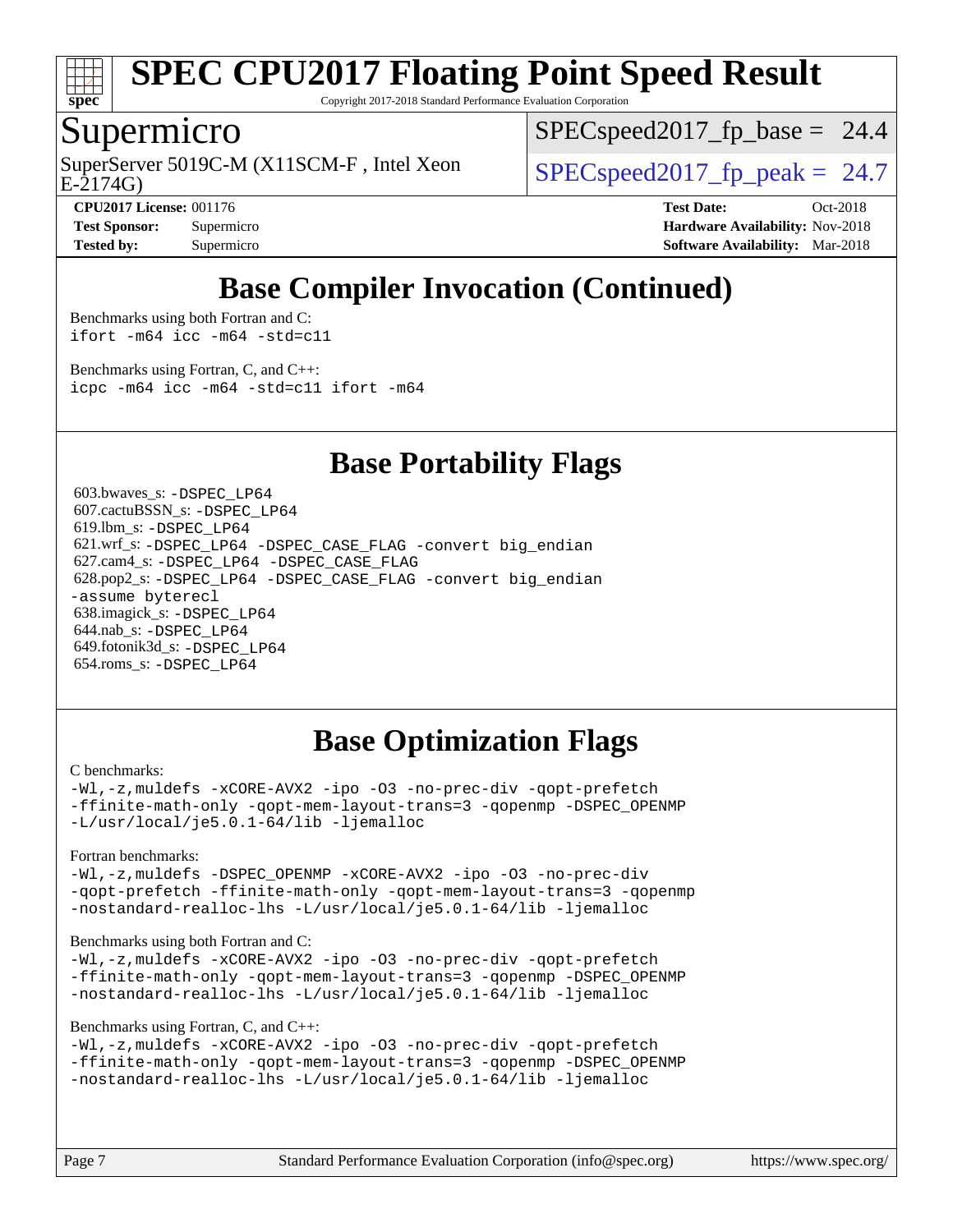

Copyright 2017-2018 Standard Performance Evaluation Corporation

#### Supermicro

E-2174G) SuperServer 5019C-M (X11SCM-F, Intel Xeon  $SPECspeed2017_fp\_peak = 24.7$ 

 $SPECspeed2017<sub>fp</sub> base = 24.4$ 

**[CPU2017 License:](http://www.spec.org/auto/cpu2017/Docs/result-fields.html#CPU2017License)** 001176 **[Test Date:](http://www.spec.org/auto/cpu2017/Docs/result-fields.html#TestDate)** Oct-2018 **[Test Sponsor:](http://www.spec.org/auto/cpu2017/Docs/result-fields.html#TestSponsor)** Supermicro **[Hardware Availability:](http://www.spec.org/auto/cpu2017/Docs/result-fields.html#HardwareAvailability)** Nov-2018 **[Tested by:](http://www.spec.org/auto/cpu2017/Docs/result-fields.html#Testedby)** Supermicro **[Software Availability:](http://www.spec.org/auto/cpu2017/Docs/result-fields.html#SoftwareAvailability)** Mar-2018

## **[Peak Compiler Invocation](http://www.spec.org/auto/cpu2017/Docs/result-fields.html#PeakCompilerInvocation)**

[C benchmarks](http://www.spec.org/auto/cpu2017/Docs/result-fields.html#Cbenchmarks): [icc -m64 -std=c11](http://www.spec.org/cpu2017/results/res2018q4/cpu2017-20181112-09594.flags.html#user_CCpeak_intel_icc_64bit_c11_33ee0cdaae7deeeab2a9725423ba97205ce30f63b9926c2519791662299b76a0318f32ddfffdc46587804de3178b4f9328c46fa7c2b0cd779d7a61945c91cd35)

[Fortran benchmarks:](http://www.spec.org/auto/cpu2017/Docs/result-fields.html#Fortranbenchmarks) [ifort -m64](http://www.spec.org/cpu2017/results/res2018q4/cpu2017-20181112-09594.flags.html#user_FCpeak_intel_ifort_64bit_24f2bb282fbaeffd6157abe4f878425411749daecae9a33200eee2bee2fe76f3b89351d69a8130dd5949958ce389cf37ff59a95e7a40d588e8d3a57e0c3fd751)

[Benchmarks using both Fortran and C](http://www.spec.org/auto/cpu2017/Docs/result-fields.html#BenchmarksusingbothFortranandC): [ifort -m64](http://www.spec.org/cpu2017/results/res2018q4/cpu2017-20181112-09594.flags.html#user_CC_FCpeak_intel_ifort_64bit_24f2bb282fbaeffd6157abe4f878425411749daecae9a33200eee2bee2fe76f3b89351d69a8130dd5949958ce389cf37ff59a95e7a40d588e8d3a57e0c3fd751) [icc -m64 -std=c11](http://www.spec.org/cpu2017/results/res2018q4/cpu2017-20181112-09594.flags.html#user_CC_FCpeak_intel_icc_64bit_c11_33ee0cdaae7deeeab2a9725423ba97205ce30f63b9926c2519791662299b76a0318f32ddfffdc46587804de3178b4f9328c46fa7c2b0cd779d7a61945c91cd35)

[Benchmarks using Fortran, C, and C++](http://www.spec.org/auto/cpu2017/Docs/result-fields.html#BenchmarksusingFortranCandCXX): [icpc -m64](http://www.spec.org/cpu2017/results/res2018q4/cpu2017-20181112-09594.flags.html#user_CC_CXX_FCpeak_intel_icpc_64bit_4ecb2543ae3f1412ef961e0650ca070fec7b7afdcd6ed48761b84423119d1bf6bdf5cad15b44d48e7256388bc77273b966e5eb805aefd121eb22e9299b2ec9d9) [icc -m64 -std=c11](http://www.spec.org/cpu2017/results/res2018q4/cpu2017-20181112-09594.flags.html#user_CC_CXX_FCpeak_intel_icc_64bit_c11_33ee0cdaae7deeeab2a9725423ba97205ce30f63b9926c2519791662299b76a0318f32ddfffdc46587804de3178b4f9328c46fa7c2b0cd779d7a61945c91cd35) [ifort -m64](http://www.spec.org/cpu2017/results/res2018q4/cpu2017-20181112-09594.flags.html#user_CC_CXX_FCpeak_intel_ifort_64bit_24f2bb282fbaeffd6157abe4f878425411749daecae9a33200eee2bee2fe76f3b89351d69a8130dd5949958ce389cf37ff59a95e7a40d588e8d3a57e0c3fd751)

### **[Peak Portability Flags](http://www.spec.org/auto/cpu2017/Docs/result-fields.html#PeakPortabilityFlags)**

Same as Base Portability Flags

### **[Peak Optimization Flags](http://www.spec.org/auto/cpu2017/Docs/result-fields.html#PeakOptimizationFlags)**

[C benchmarks](http://www.spec.org/auto/cpu2017/Docs/result-fields.html#Cbenchmarks):

619.lbm\_s: basepeak = yes

638.imagick\_s: basepeak = yes

 $644$ .nab\_s: basepeak = yes

[Fortran benchmarks](http://www.spec.org/auto/cpu2017/Docs/result-fields.html#Fortranbenchmarks):

 603.bwaves\_s: [-prof-gen](http://www.spec.org/cpu2017/results/res2018q4/cpu2017-20181112-09594.flags.html#user_peakPASS1_FFLAGSPASS1_LDFLAGS603_bwaves_s_prof_gen_5aa4926d6013ddb2a31985c654b3eb18169fc0c6952a63635c234f711e6e63dd76e94ad52365559451ec499a2cdb89e4dc58ba4c67ef54ca681ffbe1461d6b36)(pass 1) [-prof-use](http://www.spec.org/cpu2017/results/res2018q4/cpu2017-20181112-09594.flags.html#user_peakPASS2_FFLAGSPASS2_LDFLAGS603_bwaves_s_prof_use_1a21ceae95f36a2b53c25747139a6c16ca95bd9def2a207b4f0849963b97e94f5260e30a0c64f4bb623698870e679ca08317ef8150905d41bd88c6f78df73f19)(pass 2) [-DSPEC\\_SUPPRESS\\_OPENMP](http://www.spec.org/cpu2017/results/res2018q4/cpu2017-20181112-09594.flags.html#suite_peakPASS1_FOPTIMIZE603_bwaves_s_DSPEC_SUPPRESS_OPENMP) [-DSPEC\\_OPENMP](http://www.spec.org/cpu2017/results/res2018q4/cpu2017-20181112-09594.flags.html#suite_peakPASS2_FOPTIMIZE603_bwaves_s_DSPEC_OPENMP) [-O2](http://www.spec.org/cpu2017/results/res2018q4/cpu2017-20181112-09594.flags.html#user_peakPASS1_FOPTIMIZE603_bwaves_s_f-O2) [-xCORE-AVX2](http://www.spec.org/cpu2017/results/res2018q4/cpu2017-20181112-09594.flags.html#user_peakPASS2_FOPTIMIZE603_bwaves_s_f-xCORE-AVX2) [-qopt-prefetch](http://www.spec.org/cpu2017/results/res2018q4/cpu2017-20181112-09594.flags.html#user_peakPASS1_FOPTIMIZEPASS2_FOPTIMIZE603_bwaves_s_f-qopt-prefetch) [-ipo](http://www.spec.org/cpu2017/results/res2018q4/cpu2017-20181112-09594.flags.html#user_peakPASS2_FOPTIMIZE603_bwaves_s_f-ipo) [-O3](http://www.spec.org/cpu2017/results/res2018q4/cpu2017-20181112-09594.flags.html#user_peakPASS2_FOPTIMIZE603_bwaves_s_f-O3) [-ffinite-math-only](http://www.spec.org/cpu2017/results/res2018q4/cpu2017-20181112-09594.flags.html#user_peakPASS1_FOPTIMIZEPASS2_FOPTIMIZE603_bwaves_s_f_finite_math_only_cb91587bd2077682c4b38af759c288ed7c732db004271a9512da14a4f8007909a5f1427ecbf1a0fb78ff2a814402c6114ac565ca162485bbcae155b5e4258871) [-no-prec-div](http://www.spec.org/cpu2017/results/res2018q4/cpu2017-20181112-09594.flags.html#user_peakPASS2_FOPTIMIZE603_bwaves_s_f-no-prec-div) [-qopt-mem-layout-trans=3](http://www.spec.org/cpu2017/results/res2018q4/cpu2017-20181112-09594.flags.html#user_peakPASS1_FOPTIMIZEPASS2_FOPTIMIZE603_bwaves_s_f-qopt-mem-layout-trans_de80db37974c74b1f0e20d883f0b675c88c3b01e9d123adea9b28688d64333345fb62bc4a798493513fdb68f60282f9a726aa07f478b2f7113531aecce732043) [-qopenmp](http://www.spec.org/cpu2017/results/res2018q4/cpu2017-20181112-09594.flags.html#user_peakPASS2_FOPTIMIZE603_bwaves_s_qopenmp_16be0c44f24f464004c6784a7acb94aca937f053568ce72f94b139a11c7c168634a55f6653758ddd83bcf7b8463e8028bb0b48b77bcddc6b78d5d95bb1df2967) [-nostandard-realloc-lhs](http://www.spec.org/cpu2017/results/res2018q4/cpu2017-20181112-09594.flags.html#user_peakEXTRA_FOPTIMIZE603_bwaves_s_f_2003_std_realloc_82b4557e90729c0f113870c07e44d33d6f5a304b4f63d4c15d2d0f1fab99f5daaed73bdb9275d9ae411527f28b936061aa8b9c8f2d63842963b95c9dd6426b8a)

649.fotonik3d\_s: Same as 603.bwaves\_s

 654.roms\_s: [-DSPEC\\_OPENMP](http://www.spec.org/cpu2017/results/res2018q4/cpu2017-20181112-09594.flags.html#suite_peakFOPTIMIZE654_roms_s_DSPEC_OPENMP) [-xCORE-AVX2](http://www.spec.org/cpu2017/results/res2018q4/cpu2017-20181112-09594.flags.html#user_peakFOPTIMIZE654_roms_s_f-xCORE-AVX2) [-ipo](http://www.spec.org/cpu2017/results/res2018q4/cpu2017-20181112-09594.flags.html#user_peakFOPTIMIZE654_roms_s_f-ipo) [-O3](http://www.spec.org/cpu2017/results/res2018q4/cpu2017-20181112-09594.flags.html#user_peakFOPTIMIZE654_roms_s_f-O3) [-no-prec-div](http://www.spec.org/cpu2017/results/res2018q4/cpu2017-20181112-09594.flags.html#user_peakFOPTIMIZE654_roms_s_f-no-prec-div) [-qopt-prefetch](http://www.spec.org/cpu2017/results/res2018q4/cpu2017-20181112-09594.flags.html#user_peakFOPTIMIZE654_roms_s_f-qopt-prefetch) [-ffinite-math-only](http://www.spec.org/cpu2017/results/res2018q4/cpu2017-20181112-09594.flags.html#user_peakFOPTIMIZE654_roms_s_f_finite_math_only_cb91587bd2077682c4b38af759c288ed7c732db004271a9512da14a4f8007909a5f1427ecbf1a0fb78ff2a814402c6114ac565ca162485bbcae155b5e4258871) [-qopt-mem-layout-trans=3](http://www.spec.org/cpu2017/results/res2018q4/cpu2017-20181112-09594.flags.html#user_peakFOPTIMIZE654_roms_s_f-qopt-mem-layout-trans_de80db37974c74b1f0e20d883f0b675c88c3b01e9d123adea9b28688d64333345fb62bc4a798493513fdb68f60282f9a726aa07f478b2f7113531aecce732043) [-qopenmp](http://www.spec.org/cpu2017/results/res2018q4/cpu2017-20181112-09594.flags.html#user_peakFOPTIMIZE654_roms_s_qopenmp_16be0c44f24f464004c6784a7acb94aca937f053568ce72f94b139a11c7c168634a55f6653758ddd83bcf7b8463e8028bb0b48b77bcddc6b78d5d95bb1df2967) [-nostandard-realloc-lhs](http://www.spec.org/cpu2017/results/res2018q4/cpu2017-20181112-09594.flags.html#user_peakEXTRA_FOPTIMIZE654_roms_s_f_2003_std_realloc_82b4557e90729c0f113870c07e44d33d6f5a304b4f63d4c15d2d0f1fab99f5daaed73bdb9275d9ae411527f28b936061aa8b9c8f2d63842963b95c9dd6426b8a)

[Benchmarks using both Fortran and C](http://www.spec.org/auto/cpu2017/Docs/result-fields.html#BenchmarksusingbothFortranandC):

**(Continued on next page)**